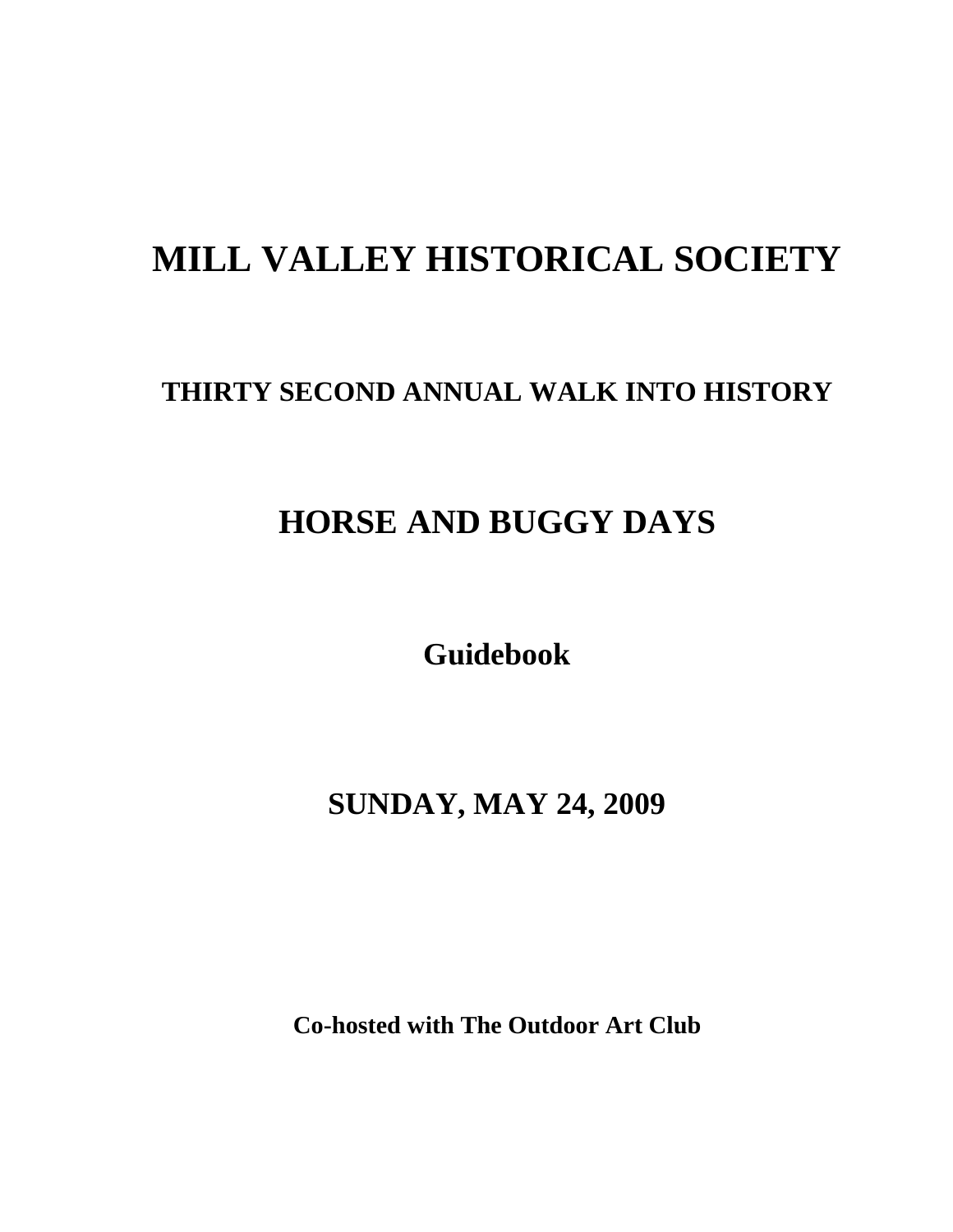#### TO THE GUIDES:

This is the 32nd year that the Mill Valley Historical Society has organized a Walk Into History thanks to the efforts of many volunteers working throughout the year as well as on the day of the Walk.

Guides are special volunteers with a responsibility to provide a group of walkers with an interesting, informative, enjoyable and safe experience.

Several guides have been leading these walks for many years. The fact that they continue to volunteer to be guides is an indication of their enjoyment and commitment.

If this is your first year as a guide, we welcome you and hope you will find as much pleasure in learning and sharing the history of Mill Valley as the old timers do.

Walk-Into-History Chair: Betsey Cutler

Guidebook Editor: Chuck Oldenburg

Researchers: Barbara Ford, Betty Goerke, Michael Lipman, Gene Stocking, Chuck Oldenburg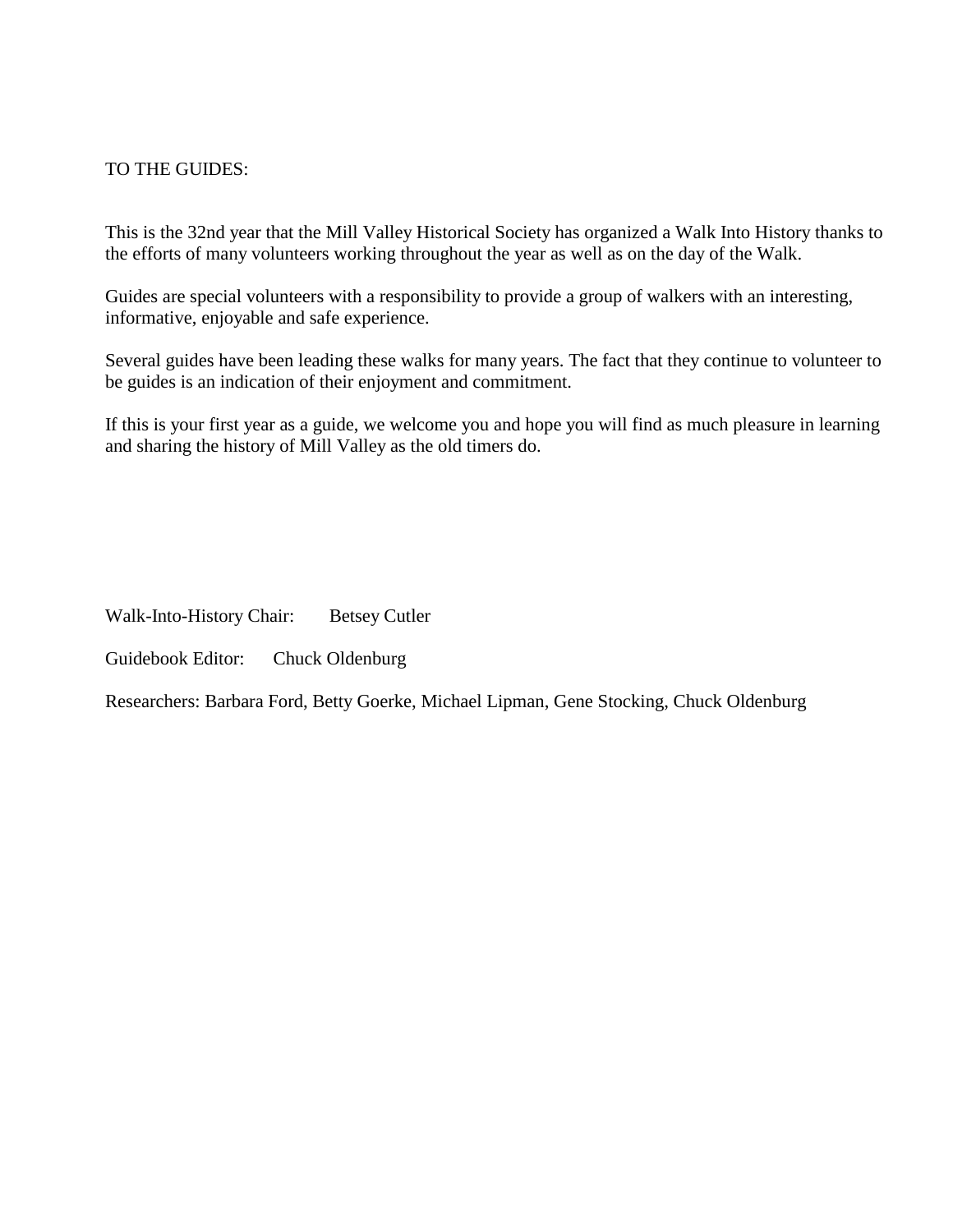#### **TIPS FOR GUIDES**

Thank you for being a Walk-Into-History guide. Welcome to those who are leading a walk for the first time. We hope you enjoy the experience as much as the returning guides who tell us they look forward to the experience.

To be a successful guide requires a commitment of time, energy and preparation. The objective is to provide good leadership and well-presented historical information. It is essential that you have the desire and devotion to offer your group an informative and enjoyable Walk-Into-History. The following instructions can make your job easier:

1. Read the guidebook several times to familiarize yourself with its contents. You will be better able to energize your presentation and connect with your audience if you impart the information in your own words.

2. Practice the walk several times. Each guide is required to go on two walks that are conducted by a guide trainer. You should also do one or more practice walks with a friend who can give you feedback on your presentation.

3. Be a strong leader. Keep your group together. At each stop, face the group with your back to what you are describing. Make eye contact.

4. Try to cover as much guidebook information as you can and focus on what you believe is particularly interesting at each stop.

5. Do not read from the guidebook. Use it primarily for reference only. Tell the story, show pertinent photos and encourage comments and questions. When appropriate, resort to checking the Guidebook.

6. Welcome any information that walkers may wish to contribute. Make a note of it and pass it on to the guide leader, Barbara Ford, after the walk.

7. There may be members of your group who have interesting anecdotes to relate. This type of discussion should generally be encouraged.

8. Try to avoid groups ahead and behind your group. Speed up or slow down by covering some information before or after the stop where it should be related.

9. Feel free to ask one of the participants to manage the photo album for you.

Guides and walkers have enjoyed the annual Walk Into History for over three decades. Good luck, have fun and enjoy the experience of leading a group of walkers interested in the history of Mill Valley.

### **Lead the group outside the Outdoor Art Club side gate onto West Blithedale.**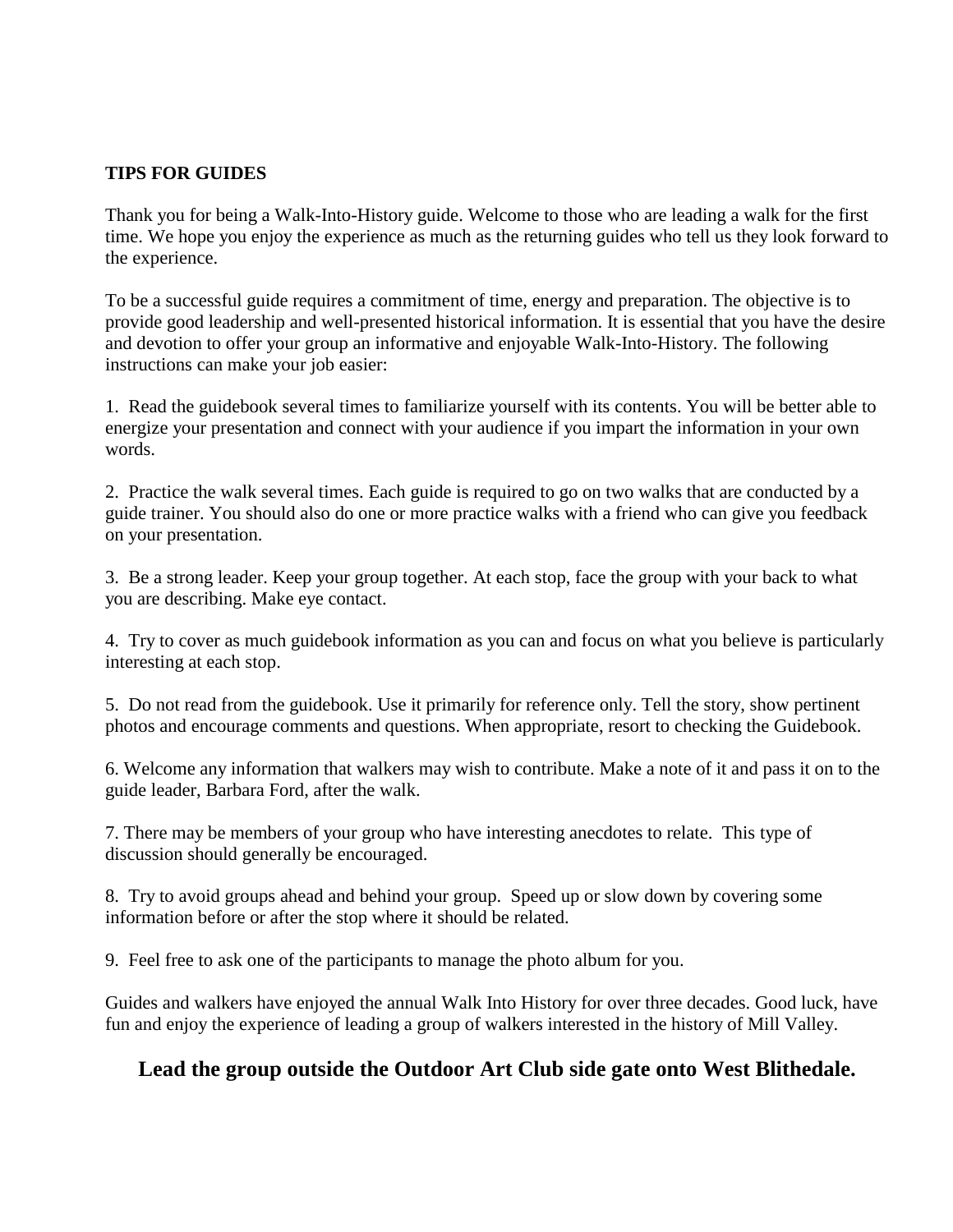#### **Stop #1. Along the fence on West Blithedale.**

## **INTRODUCTION**

This year marks the 32nd Walk Into History sponsored by the Mill Valley Historical Society. Last year we toured Tamalpais High School which was celebrating its  $100<sup>th</sup>$  anniversary. In our 2006 tour, we helped celebrate the 100<sup>th</sup> anniversary of the Tamalpais Park subdivision. This year is 120<sup>th</sup> anniversary of the arrival of the railroad in Mill Valley and establishment of Eastland and Millwood subdivisions.

Lucretia Hansen Little had been Mill Valley's Town Clerk and official historian. In 1977, illness forced her to retire and move away. A group of interested people established a Historical Society. Their primary goal was to make available all historical material relating to Mill Valley, including the invaluable collection of books, pictures and documents collected by Mrs. Little. Other goals established at the outset were:

- 1. Work for the library in all matters relating to the History Room
- 2. Take responsibility for the popular First Wednesday Programs
- 3. Continue the Oral History Program

Today we will walk from the Outdoor Art Club through El Paseo to the Depot Plaza, down the southwest side of Miller Ave. to Willow St., and back up the northeast side of Miller, a total distance of 1.6 miles. The time required is about 2 hours. The route is quite level.

Introduce yourself and determine how many in your group are not from Mill Valley.

#### **SAFETY**

The entire walk will be on sidewalks. The appropriate side of the street is identified for each sidewalk. Keep the group together at crosswalks and be alert for cars and bicycles. There is one stretch along Miller Ave. early in the walk where the sidewalk is quite narrow. Groups should walk in single file.

#### **OVERVIEW**

Primary objectives are to learn about the origins of Mill Valley and to envision what it was like to live in Mill Valley before 1910. The Tamalpais Land & Water Co. (TL&WC) subdivided the land southwest of the creek behind the Outdoor Art Club. Our main interest is the Millwood subdivision and the branch railroad line built in 1889 to serve it and the Eastland subdivision. We will stop at all pre-1910 houses in Millwood.

#### **Cross Throckmorton, enter El Paseo and proceed to the courtyard**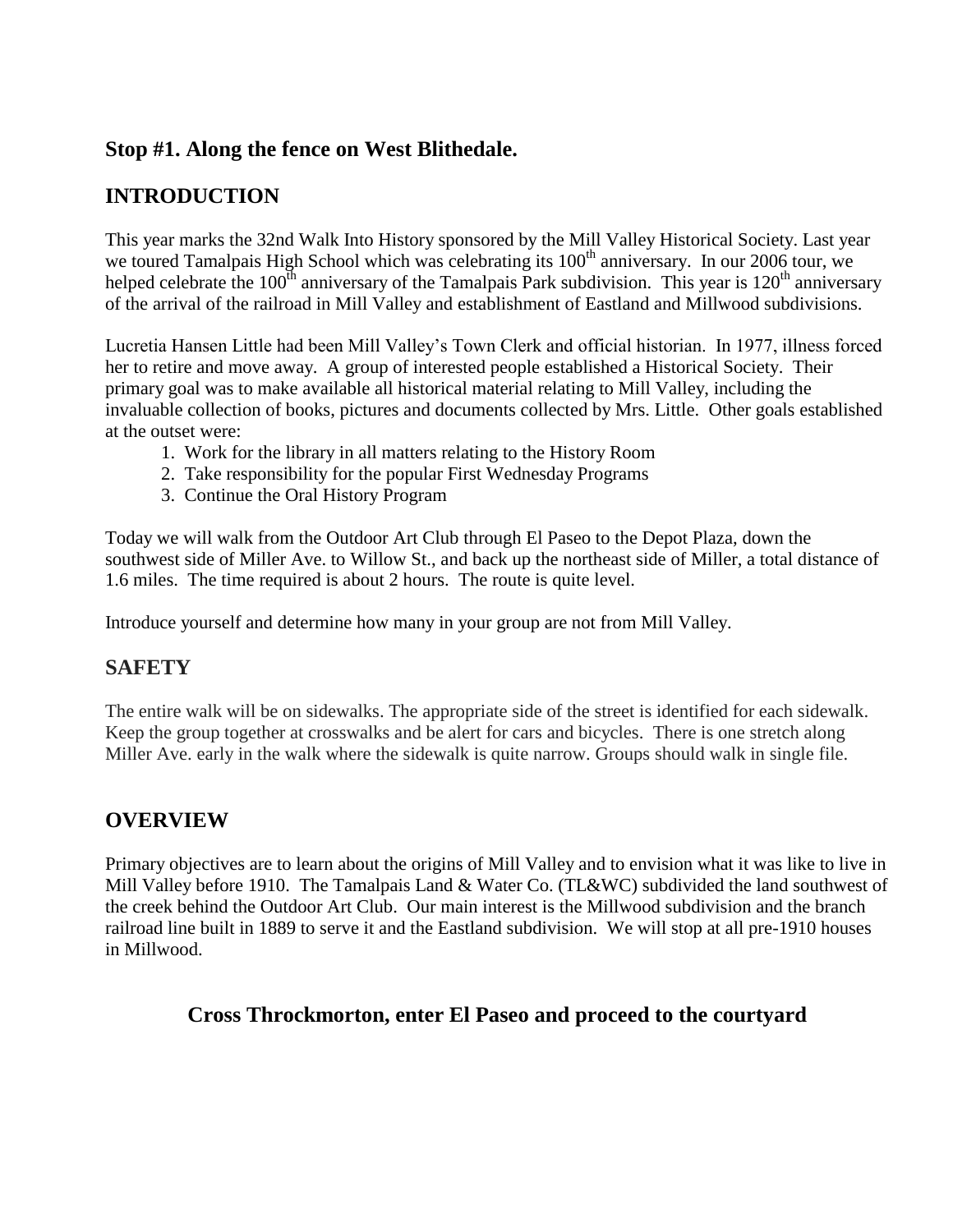#### **STOP #2 In El Paseo Courtyard**

Describe the posters on display: Map No. 1 – Eastland and Millwood; pre-1910 photos of the railroad depots, tracks and engines. Cover the following topics:

1. Mill Valley is situated on two former Mexican land grants: Rancho Sausalito and Rancho Corte Madera del Presidio.

2. The border between these two ranches was Arroyo Corte Madera del Presidio Creek, which we will refer to as "the creek". It starts on Mt. Tam, flows down through Blithedale Canyon to the Outdoor Art Club, goes underground, then runs along Miller Ave. and dumps into Richardson Bay near The Redwoods Senior Community.

3. Rancho Corte Madera del Presidio, northeast of the creek, was granted to John Reed in 1834. Rancho Sausalito, southwest of the creek, was granted to William Richardson in 1838.

4. In 1884, a railroad tunnel was bored through Corte Madera Hill. The route of the North Pacific Coast Railroad was changed to follow today's multi-use path from Manzanita across Bothin Marsh and along Mill Valley's shoreline to a station at Alto near today's post office. A county road, now East Blithedale, went from Alto Station to the Blithedale Hotel (1873) and nearby homes.

5. In 1855, ownership of Rancho Sausalito passed to Samuel Throckmorton and upon his death in 1883 to his daughter Susanna, in 1889 to the San Francisco Savings Union and later in 1889 to the Tamalpais Land & Water Co. TL&WC began preparing for extensive development of the land. To be successful, a branch railroad line would be necessary to serve the community. Depending on a stage coach from Alto Station was out of the question.

6. Joseph Eastland was president of TL&WC. He was also a former president of North Pacific Coast Railroad. In 1889, a 1.74-mile single track narrow gauge branch line was built from Mill Valley Junction (near today's Tam High football field) to a depot at what is now downtown Mill Valley. An intermediate depot was established at Miller Ave. and Willow St. It was named Millwood after the name of a private railroad car used by North Coast Pacific Railroad executives.

7. Michael Maurice O'Shaughnessy was the surveyor who developed the plan, TL&WC Subdivision Map No. 1, covering 600 acres with 500 building sites in Eastland and Millwood. On May 31, 1890, 200 lots were sold at auction. Home construction began soon thereafter. Fewer than ten homes scattered across all of Mill Valley existed on the day of the Land Auction.

8. The Walk-Into-History will stop at several Millwood houses. Try to imagine what life was like prior to 1910 during the horse and buggy and railroad era.

### **Exit El Paseo, turn right and follow Sunnyside to Depot Plaza**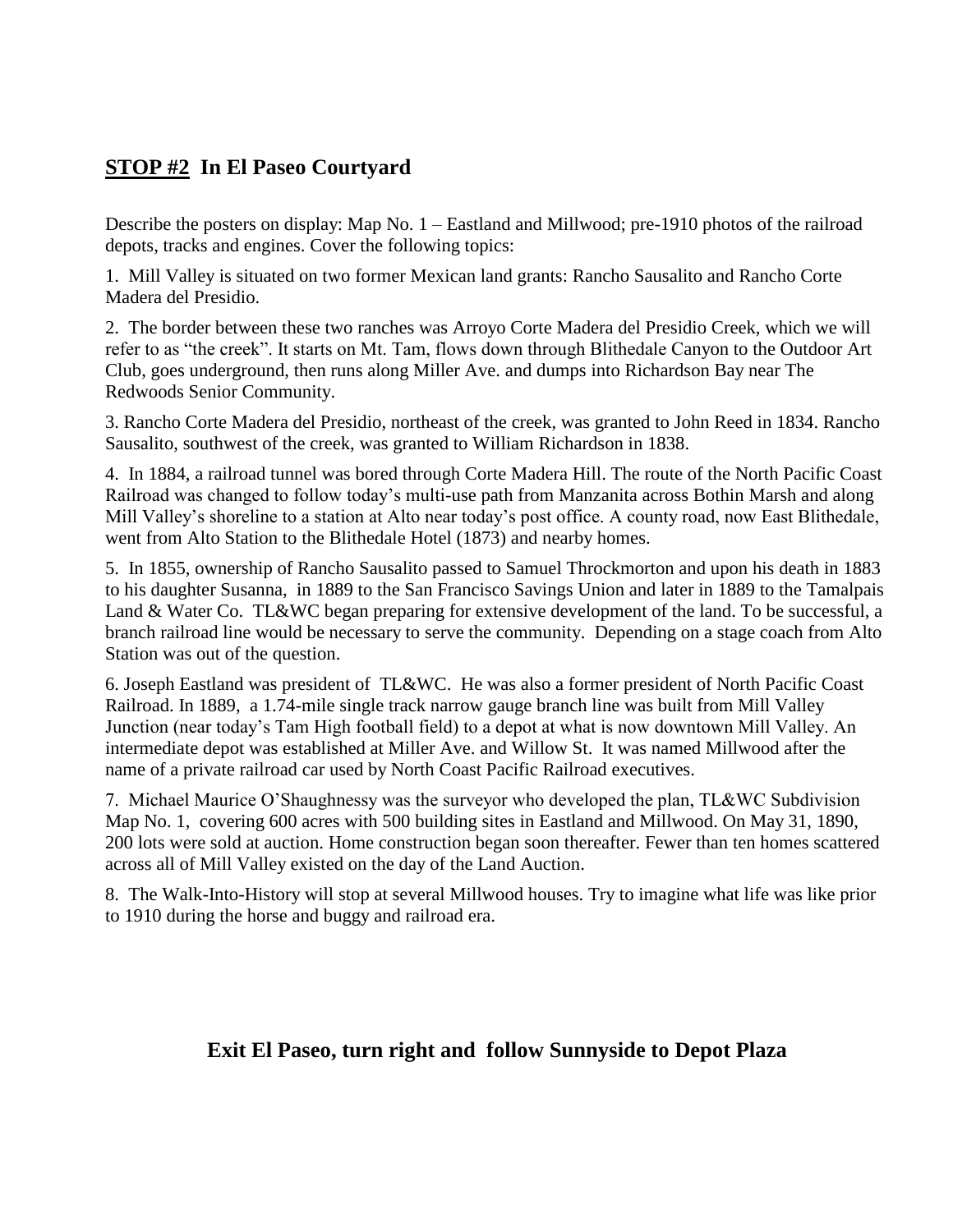#### **Stop #3 In the Depot Plaza Bus Shelter**

Look southeast at the house perched high on the hill. In 1903 when it was built, it had a magnificent view of the railroad yard, the depot, downtown and Mt. Tam. It was built by John Rea, a Congregational minister and land developer. He named it "Daybreak." On a subsequent stop, we will see an old rock wall that has kept "Daybreak" from sliding down the hill.

The first train arrived in October 1889. There was a narrow gauge single track as far as Forrest St., then double track to the station with a siding for freight trains. In 1896, the Mill Valley & Mt. Tamalpais Scenic Railway installed standard gauge track at the depot.

The first station was located on Miller opposite Sunnyside. In 1892, a waiting room, a telegraph and a ticket office were added. In 1895 a new station was built on Miller northwest of the first station. It contained a ticket office, waiting room, ice cream parlor, and tobacco shop. A large covered train shed provided protection from snow—an eastern architect's folly. The train shed was torn down and the old wooden station was moved to where The Depot is today.

A trip to San Francisco's Ferry building took 50 minutes. By 1891, there were already 14 trains to Eastland/Mill Valley each weekday.

Travel between Millwood and Eastland/Mill Valley was free until 1906 when it cost 10 cents. After 1908 when Tam High opened, students paid a special five-cent fare.

Steam locomotives burned wood until about 1900 when they switched to oil. Electrification of the railroad all the way from Sausalito to Mill Valley occurred in 1903 and the narrow gauge track was replaced with standard gauge. Freight service continued to be handled by oil-burning steam locomotives.

**Newspaper article.** On Thursday, May 12, 1904, a small boy while fooling around with the third rail at the depot got a shock which might have cost him his life. By a lucky accident, he was not very seriously hurt. It would be a real kind action for the railroad men to lay a cane across the backs of the youngsters who persist in haunting this deadly playground.

**Newspaper article**. In March 1910, a young Italian workman of Mill Valley was acting queerly, and on two occasions he brought incoming trains to a sudden stop by calmly sitting on the track just below the depot. He barely escaped death each time. He was taken to the San Rafael jail on an insanity charge. Two days later, with his bare hands, he ripped all the plaster and lathing from the jail ceiling. He then became violent, and it took several guards to subdue him. After securely strapped he was taken to Ukiah.

Across Miller is Mill Creek Plaza site of Mill Valley House, built in 1891 and destroyed by fire in 1896. It was one of the town's first boarding houses/hotels. It was owned by Jesse and Lotte Bundy who bought the lot at the 1890 auction.

#### **Proceed to the Ralston White Memorial Grove**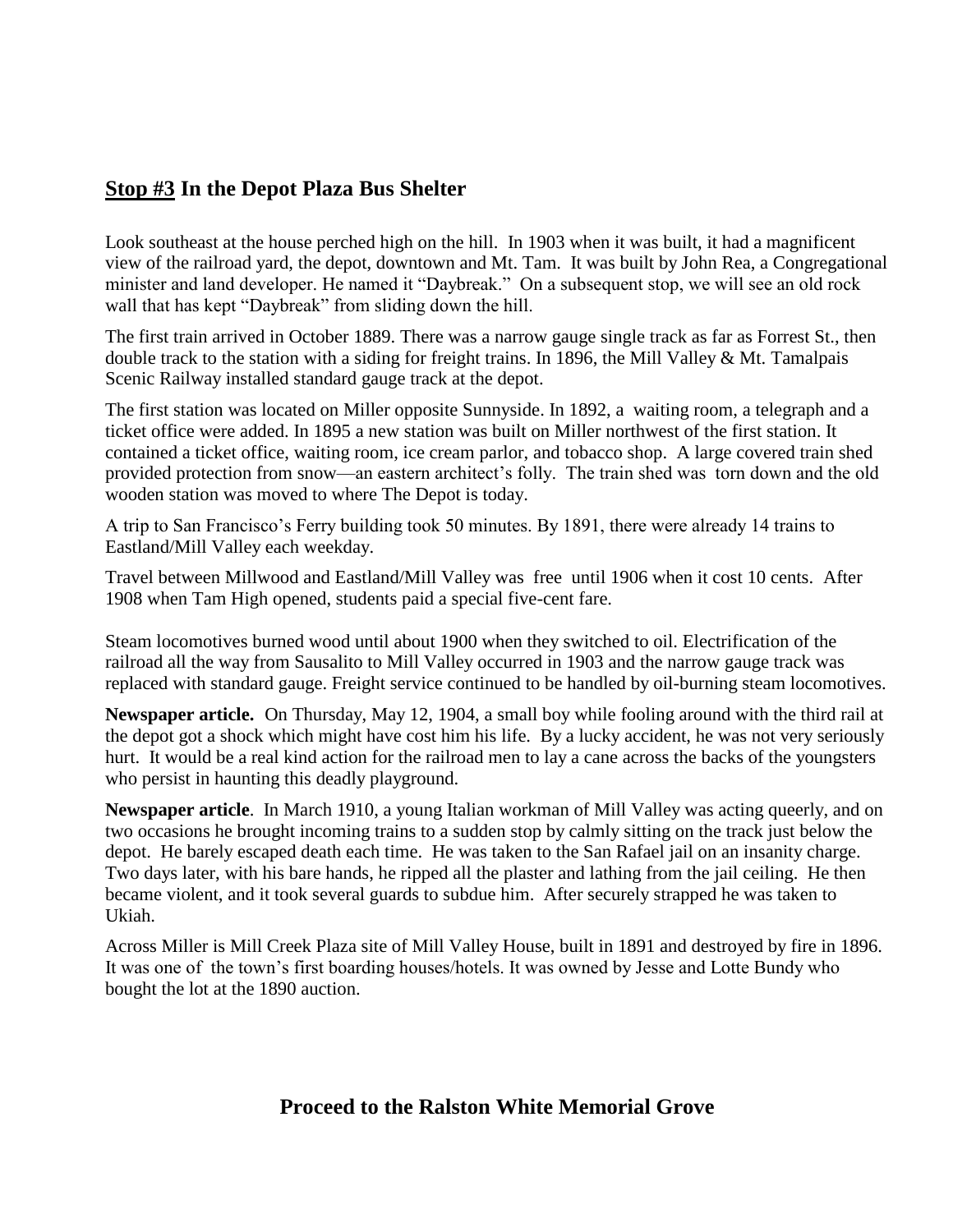#### **Cross Miller, turn left and proceed southeast on Miller Enter parking area of #42 Miller**

#### **Stop #4 In parking area for #42 Miller**

Ravencourt was built in 1902 by George Paul Dillmann, a civil engineer. The 1910 census lists the following occupants of this home on Miller Ave.: George Dillmann, age 62, retired, his wife Eliza, age 60, and their daughter, Elsa, age 28. Both parents were born in Switzerland, their daughter in California.

The name Ravencourt comes from the fact that ravens nested here. At one time there were also three cottages on this property.

#### **Stop #5 At hydrant on bricked area at the end of the parking lot**

A freight shed was built in this area, toward town from where Vogue Cleaners is today. It was the reason for the large curve in today's outbound Miller Ave. Buggies and wagons used to drive on a dirt road where the island and parking area are today.

Note the old rock wall. This is a fine example of ancient dry wall construction—without mortar. The Chinese discovered that a wall leaning only 10° from vertical would not collapse. This wall holds up the path and steps that lead not only to the house you can see on the left, but also to "Daybreak", the house high up on the hill that we saw from Depot Plaza. Today, "Daybreak" is accessed from Ethel Ave.

#### **Proceed southeast on Miller**

### **Advise single file on the sidewalk past Vogue Cleaners and the Lumber Yard**

**Enter driveway to #180 (Innsbruck) Go to far end of parking area**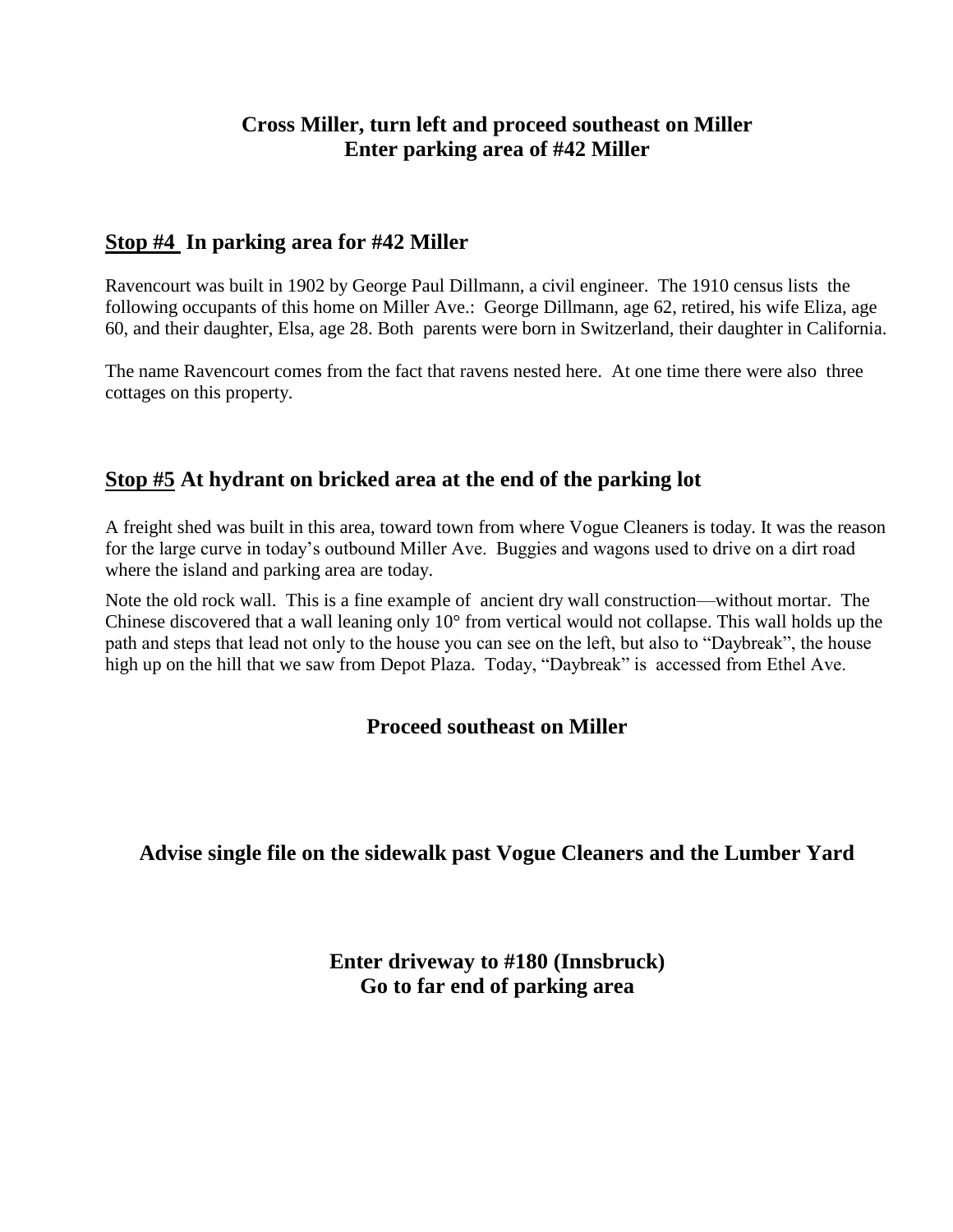#### **Stop #6 In far end of the parking lot for Innsbruck**

William Steele and his wife Isabel bought a seven-acre parcel at the 1890 auction and built a house here. Steele was TL&WC's super salesman. Vice-president Lovell White, purchased a 1.46-acre home site on the middle ridge at 95 Magee Ave. and built The Arches. President Joseph Green Eastland bought seven acres in Cascade Canyon at 565 Throckmorton. His 3-story, 22-room, English Tudor style home, Burlwood, was completed in 1893.

In 1901 John and Eva Finn bought the Steele home. The house slid in the 1906 earthquake. The house we see today was built to replace it. It is large and sturdy—8500 sq/ ft.,  $12$ "x $12$ " beams and a 30' high foundation. It is likely that the design was influenced by Maybeck, because the Finns had been residents of Berkeley and knew Maybeck. [In 1902, The Outdoor Art Club of which Eva Finn was a member hired renowned architect Bernard Maybeck to design their club house which was built in 1904.] The Finns named their home "Wildwood" and maintained beautiful gardens on the hillside. A small creek ran through the property and there was a Japanese bridge over it. The property behind the house currently has many second growth redwood trees.

John and Eva Finn had come to the Bay Area from New York in the 1880s. John Finn started the J.H. Finn Metal Works at 324  $2<sup>nd</sup>$  St. in San Francisco. It was the first galvanizing metal works on the Pacific Coast. He soon had branches in Los Angeles and Seattle. He commuted to and from San Francisco by train and ferryboat. Mr. Finn often brought friends home for dinner. Mrs. Finn could watch out the window to see how many people got off the train at Park Ave. station with him. She would plan dinner accordingly while they were walking up to the house. It was proposed that the station be named Finn Station, but Mr. Finn said he preferred that it be called Park Station consistent with Park Ave. and Tamalpais Park subdivision. The Finns had children's play equipment, a croquet court, and a tennis court right here (#174, #180 and #184 Miller).

The 1910 Census lists the following occupants of this home on Miller Ave.: John Finn, age 58, proprietor in the Metal Works business, born in New York of Irish parents; his wife, Eva N. Finn, age 50, born in New York as were her parents; two sons: Richard, age 18, who worked as a bookkeeper in his father's business, and John, age 15; four daughters: Eva, age 20, Ruth, age 13, Grace, age 6 and Elizabeth, age 4; a Japanese couple, Isao Haramo, age 25, cook, Kiyo Haramo, age 20, maid; and Albert Christenson, age 39, gardener.

Be sure to point out the stone building in the back corner of the parking area. It was built in 1905 as the pump house for the Finn's well. The water was pumped up to a tank at the top of the property and used to irrigate the extensive terraced gardens and fish ponds on the hillside.

Just beyond this parking lot and next to a driveway that leads up the hill to "Wildwood" is 200 Miller, a house built in 1912 for the Finn's son, Robert, and his family. After Mrs. Eva Finn died in the flu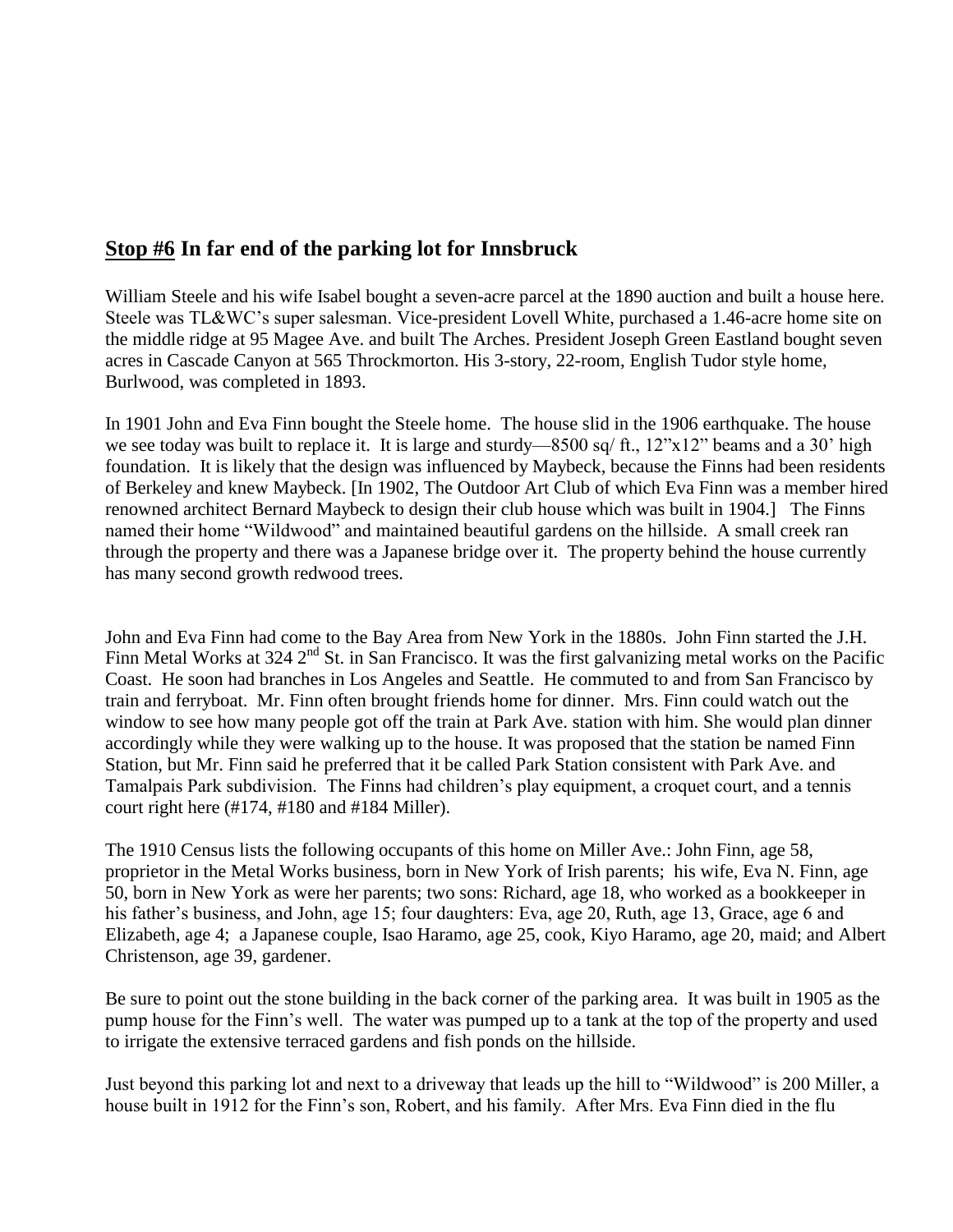epidemic of 1918, Mr. Finn continued to live at "Wildwood." Robert Finn, his wife and young children provided Mr. Finn with a family environment.

#### **Proceed to Una Way, turn right and go up a way to avoid the traffic noise**

#### **Stop# 7 On Una Way**

The Wise family lived in a house where the new houses are up the hill to the right. The 1910 census lists Robert H. Wise, age 45, his wife, Nellie R., age 41, and their daughters, Alma W., age 17 and Una K, age 15. Robert is described as a merchant in the piano business. Una Way is named for Una Wise.

Newspaper article. Mill Valley Independent, 1908: "The beautiful Wise house was badly damaged by fire on an early Sunday morning. When the firemen arrived, the roof was blazing merrily, but the boys worked heroically and succeeded in saving not only the lower portion of the house but all of the furniture and personal effects of the family. Mr. Wise, who is a member of the Clark Wise Piano Company of San Francisco appreciated the work of the boys in his behalf. He sent a check for \$25 to the department." [\$25 in 1908 is equivalent to about \$600 in today's dollars.]

Across the street, was the Park Ave. train station, built in 1906 when the Tamalpais Park subdivision was developed on the other side of the creek. Commuters would come down the steps from Molino Ave. on top of the ridge to Ethel Ave. and then down to Miller Ave. The upper flight is called Seymour Steps which connects with Seymour Lane across Molino Ave. in Homestead Valley. The flight below Ethel Ave. is called Una Way Steps which connects to Una Way.

Before we continue our walk, let's think about what it was like to live here in Millwood on Miller Ave. in 1900. Most houses stood alone, separated from the nearest neighbor by several vacant lots. City water was supplied at the outset in 1890 and all houses were connected to the sewer main—the untreated sewage flowed through a pipeline down Miller Ave. to the bay. In 1893, telephone service was provided for three homes. Service expanded in subsequent years. Lighting was by kerosene or coal oil lamps and in some cases a network of gasoline lamps. Electrical service began in 1895, but many homes were not connected until several years later. The initial street lights were put up in 1902. Heating was generally by wood, coal or oil, although after 1895, electric heat was installed in a few homes. Cooking was by coal, wood, kerosene or gasoline—there was no piped-in town gas until much later. Kitchens had ice boxes. In 1890, a box in the train depot served as the Mill Valley post office. The Eastland post office was established in 1892, and the Mill Valley name was restored in 1904.

In front of houses on the other side of Miller Ave. were a wooden sidewalk, a narrow dirt service road and the railroad. Steam locomotives were fueled by wood until about 1900 when they were converted to oil. In 1903, the railroad was electrified, A 1907 timetable shows that every fifteen minutes from early morning to late at night, a train would pass going or coming. Freight trains had steam locomotives.

On this side of the tracks was Miller Ave., a dirt wagon road for horse drawn vehicles, muddy or dusty depending on the season. It was named for Albert Miller, president of the San Francisco Savings Union which had gained control of Rancho Sausalito before the creation of TL&WC. The first automobiles did not appear until 1906, and they were few and far between in 1910. Paving the streets began in 1917.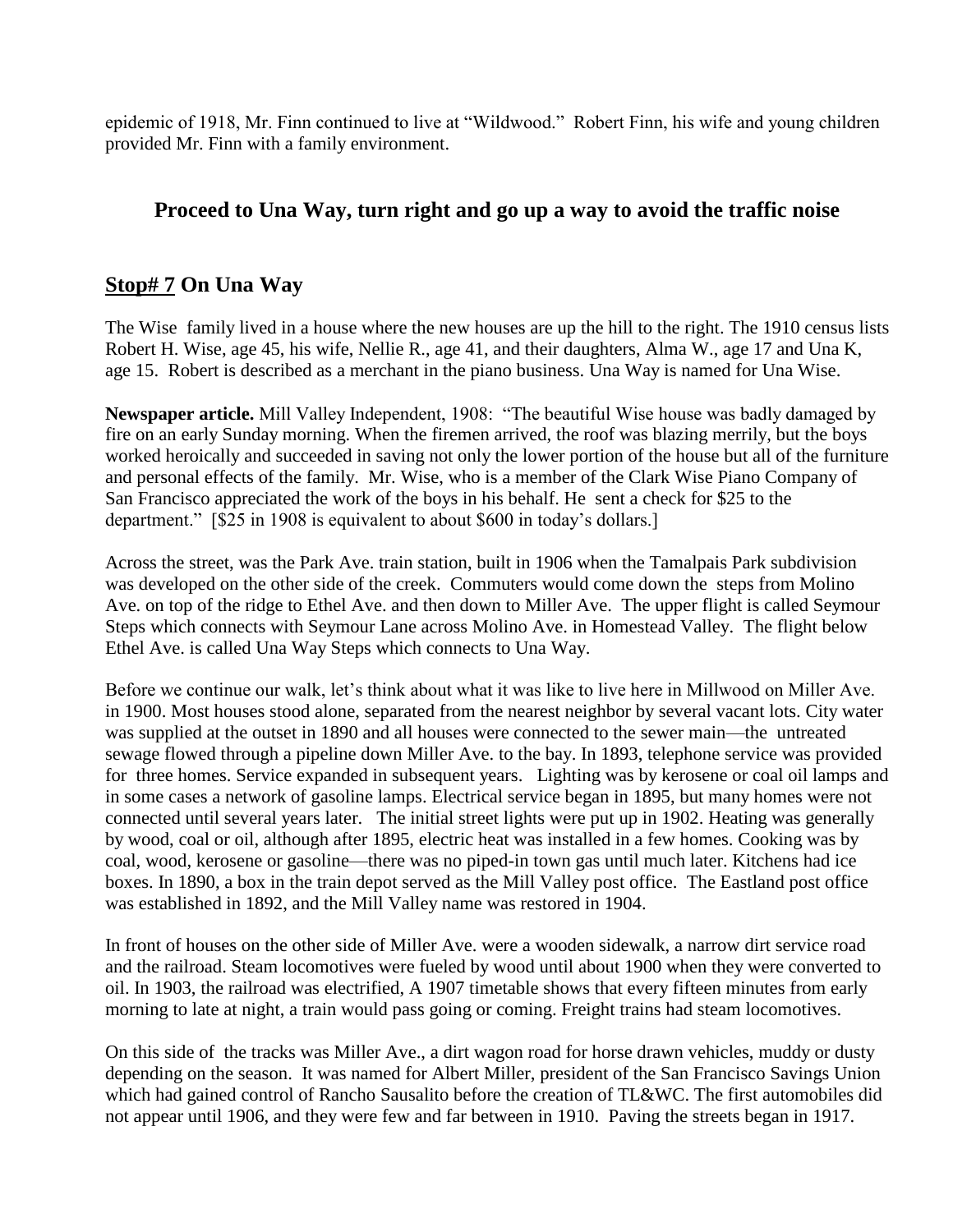In 1903, the Marin County Board of Supervisors considered a petition to prohibit the use of automobiles in Marin County. The petitioners asserted that "Marin County is essentially a horse keeping and a horse loving county, and that the automobile in Marin County can never be more that a plaything for the few fortunate individuals who have a surplus of time and money." After the Board of Supervisors rejected the petition, the California Automobile Association took the supervisors for a ride. Only one horse was spooked and that was the fault of the driver of the buggy, not the chauffer of the car.

#### **Proceed southeast on Miller Enter driveway of #232, go to far back of the property to view the Carriage House**

#### **Stop #8 #234 Miller, "The Magnolias" (1895)**

The "Carriage House" was built in 1895, the same time as the house, to accommodate the family's horses and carriages. A garden was laid out that climbed the hill toward Ethel Ave. The gate consists of elevator doors from the St Francis Hotel and the front door is from Stanford Hospital, both recovered from the earthquake and fire of 1906.

#### **Go around the southeast side of the house to the front of the house**

In 1895, a Mr. Smith sold the lot he had bought at the 1890 auction to George Lingard Payne of Payne Bolt Works at Howard and Main Streets in San Francisco. Payne built this substantial Victorian home as a summer home. He planted a row of magnolia trees along the front of the property for his bride, Barbara Marie Frey, a southern belle, and the house was named, "The Magnolias". They had 5 children. "The Magnolias" was their secondary residence. They lived at 2830 Pacific Ave. in San Francisco.

#### **Stop #9 #240 Miller, close to front of house**

The Lenhart family built this classic Victorian home in 1902.

Newspaper article. On Tuesday, May 12, 1904, "Barry" the big St. Bernard at Millwood, owned by Mrs. Lenhart, came in contact with the third rail, much to his surprise. Fortunately, "the most valuable" dog in Marin County" was not killed.

The 1910 Census lists the following occupants for this house on Miller Ave.: Nanno M. Lenhart, age 66, retired, born in Ireland, his daughter, Mary C., age 45, an artist, his son, Charles R., age 29, a shipping clerk, his son-in-law, Charles E. Morse, age 42, an engineer, and his daughter, Josephine T. Morse, age 35, a teacher, known as Jessie, who taught primary grades in Mill Valley from 1900 to 1906.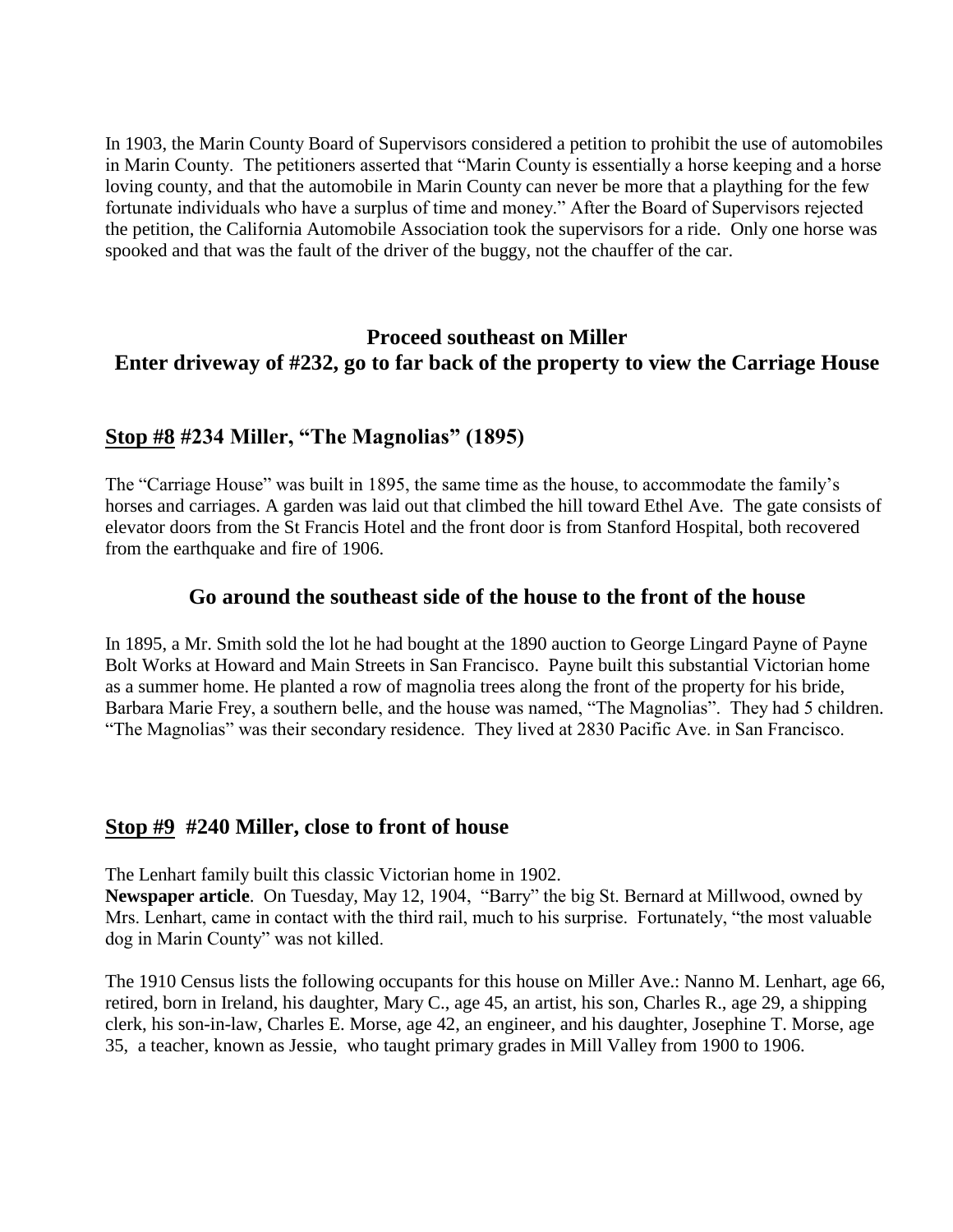#### **Stop #10 In Driveway of #254**

The Bacchus family built a small house on this property in 1889. In 1903, the O'Briens purchased and built this house. O'Brien was the proprietor of the bar at the San Francisco Opera House. He and his large family of 7 children first spent summers here and later lived here permanently.

#### **Stop #11 #306 Miller, "Poplar Brae" (1894)**

#### **Go into the driveway southeast of "Poplar Brae" to view the house.**

In 1893, William Terry, a Scotsman, purchased several adjacent lots with a total frontage of 200 feet. He planted poplars all across the property and named the family's home "Poplar Brae". Its exterior appearance remains as it did when constructed. It is a two-story structure set against the hill. It has verandas across the entire front on both floors. The railings are decorative giving almost an oriental appearance. There are also bay windows on both floors. The house is now called "The Poplars" and has three rental units. A sign over a sidewalk leading to the apartment in the rear reads, "Poplar Brae".

#### **Cross Miller Ave. at crosswalk and turn right Enter driveway at #333 Miller**

#### **Stop #12 In driveway of #333 Miller**

Across Miller Ave. we can see "The Maples" on Ethel Ave. This house was built by Jacob Gardner in 1889. The property, formerly 352 Miller Ave., ran from Ethel to Miller.

In 1868, Samuel Throckmorton hired Jacob Gardner to be superintendent of Rancho Sausalito. Throckmorton was a financier who lived in San Francisco. When he brought his friends to the ranch to hunt elk and bear, they stayed in one half of his lodge which was located at what is now the corner of Ethel Ave. and Montford Ave. He named it, "The Homestead", a name later applied to the valley. Superintendent Jacob Gardner lived in the other half of the lodge.

In 1873, Gardner left for greener pastures. He returned with a wife and children in 1880. Throckmorton's ranch eventually became the property of the Tamalpais Land & Water Co. In 1889, board members encouraged Jacob Gardner to build "The Maples". They wanted to show prospective buyers of properties in Eastland and Millwood that building on hillside lots was feasible. "The Maples" was not only on a hill, but also highly visible from the train tracks. The house looked stately on the day of the auction, but was actually unfinished inside.

Jacob Gardner became a prominent citizen, county sheriff, town trustee, county supervisor and Mill Valley school trustee.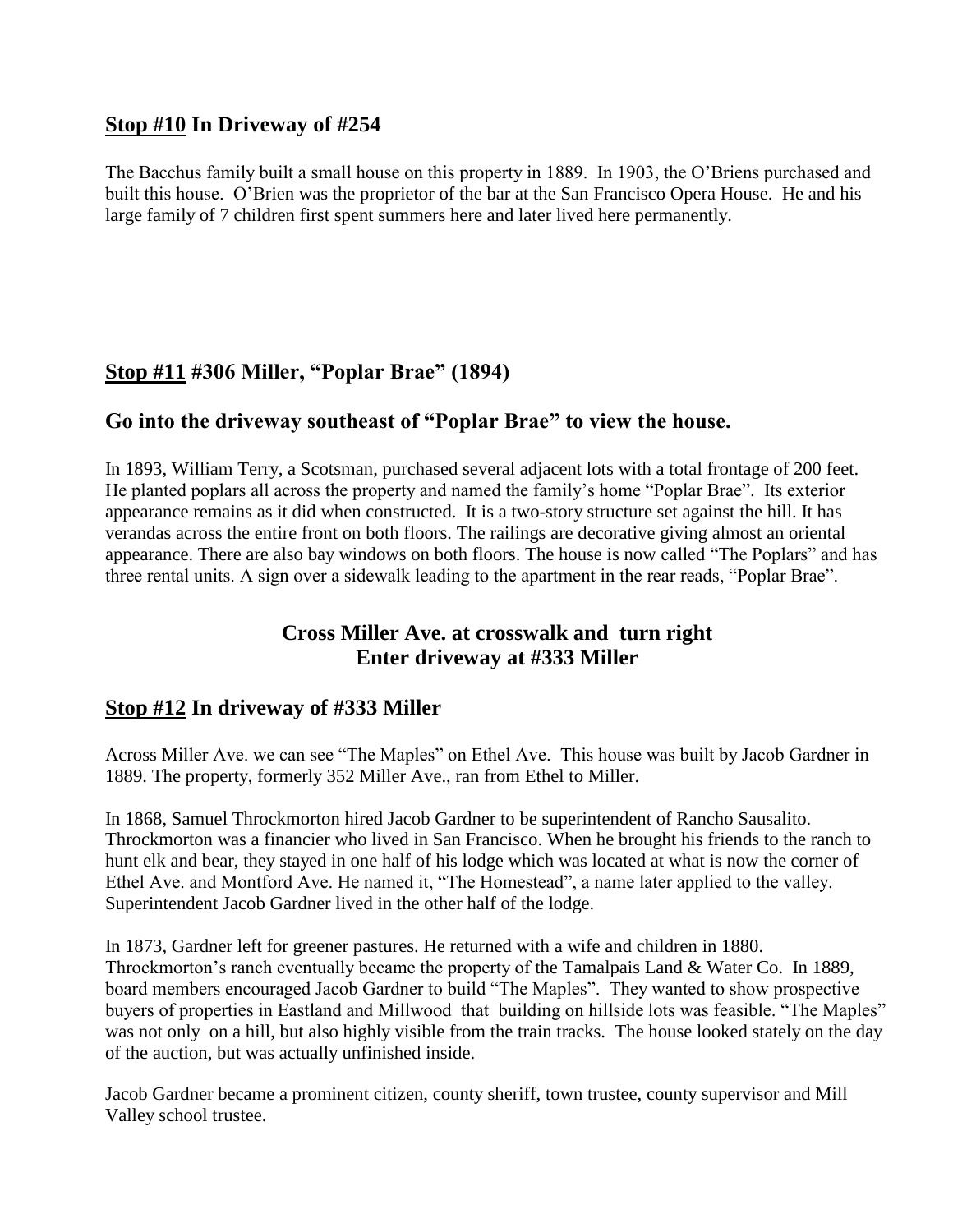In 1884, Jacob Gardner allowed the newly married Manuel Fostine, an immigrant who had arrived in 1878 from the Azores, to build a house on this property. Fostine had done some farming for Gardner on the Throckmorton ranch. In 1883, he had worked on clearing a route for the railroad from Alameda Point (below Marin City) toward Mill Valley, and probably worked on removing rock and earth in construction of the Alto railroad tunnel. In 1889, he worked on grading Ethel Ave. and the road over the hill to Corte Madera. At the 1890 auction, Gardner made Manuel's bid for five lots around this site—Manuel's English was limited. In 1901, he began working for the city, grading roads and sprinkling the dusty streets. He also quarried rocks and built many of the rock walls that still exist around town.

#### **Go around the back of #333 and turn left on Willow St.**

#### **Stop #13 On Willow Street at corner of Miller**

#### **Note the jog in Miller for Millwood Depot**

The Millwood depot was built on the corner of Willow St. in 1889. It was the only stop between Mill Valley Junction and the end of the line. In 1906 with the development of the Tamalpais Park subdivision, a new station was built at Park Ave. and the Millwood station was moved one block southeast and named Locust Ave. station. The wooden platform, 400 ft. long, extended from La Goma to beyond Locust.

One of the important features of the 1889-design of Eastland and Millwood subdivisions was that streets would parallel the ridges. Horses had difficulty managing streets perpendicular to the ridges, but pedestrians could manage such slopes. Steps, lanes and paths were laid out to connect the streets. Residents could go directly down to the railroad station to avoid winding around on the streets.

On the other side of Miller Ave. you can see the bottom of the Willow steps. These steps begin at the top of the ridge on Molino Ave., go down to Ethel Ave., and then down to Miller Ave., ending right here at the Millwood station. Willow St. leads to Willow Path which crosses the creek and then goes through Tamalpais Park to Sycamore, Walnut, Locust and Elm—it initially went all the way to East Blithedale. Commuters would use Willow Path from the northeast and Willow Steps from the southwest to get to and from Millwood station and Locust Ave. station.

#### **Stop #14 In the garden of #305 Miller**

## **Walk between the hedges to the fountain behind the small office building**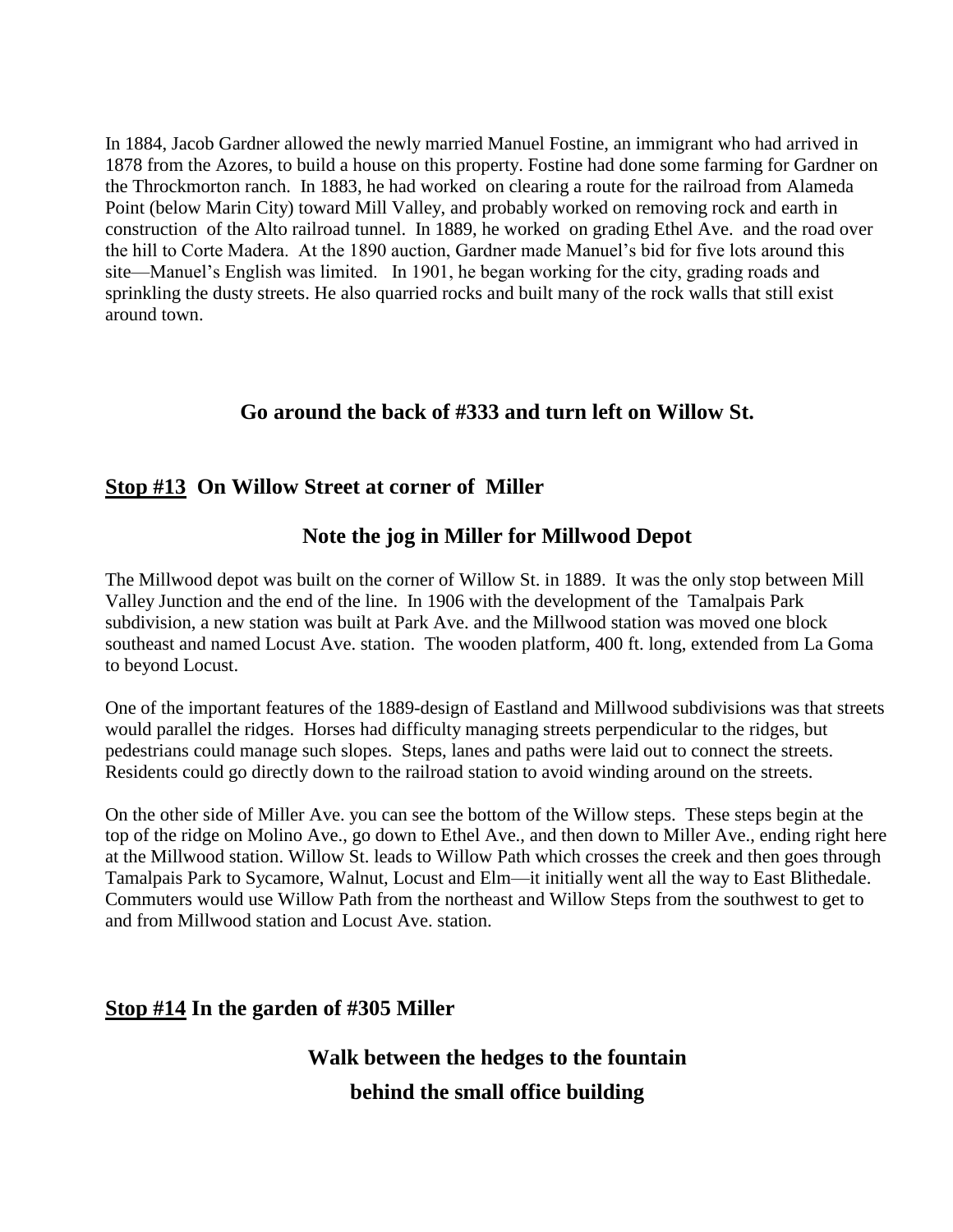Captain Bingham and his wife, Helen, purchased a large home on this property in the early 1900s. He was port captain for the old Pacific Mail Steamship Co. plying in and out of San Francisco. His wife is the author of the well known book on early Marin titled, "In Tamal Land". Originally the property was covered with bay trees and brambles, but the Binghams planted a garden considered to be one of the loveliest in Mill Valley. This small garden with the large palms is all that remains today; the paths and fountain area are much like they were 100 years ago.

### **Stop # 15 In driveway of #271**

In 1892, Julian Harries (accent on second syllable) purchased 200 feet of frontage on Miller Ave. A house was constructed for the family on property that is today 265 Miller. They later moved the house forward—it is now offices. In 1899 they built this house next door at #271 for their daughter.

The 1910 Census lists Julian B. Harries, age 74 and retired, his wife Lucy B., age 58, and their daughter Maude A., age 34, a saleslady. [The Harries likely had another daughter who lived next door with her husband whose name we don't know.]

Note the tan roof of the Wheeler Martin house to the northeast. Wheeler and Lorena Martin were San Francisco pioneers. They purchased this property as a vacation place, and built an informal retreat here, calling it "Antler Lodge", so named because over the front gate were antlers from a deer they had shot. A permanent home was eventually built, and the family moved here from their extensive estate adjacent to Mission Dolores in San Francisco. Mr. Martin opened his grocery store at the corner of Bernard and Throckmorton. He was the first postmaster when the post office was moved into a corner of his store.

The house used to be much closer to Miller Ave.—it was moved to the rear of the property to allow dumping of dirt excavated for construction at the Russell & Gooch property across the street. The historic path winding up the hill from the Russell & Gooch building to Ethel Ave. has been impassable for the past several decades.

### **Stop #16 In driveway of #257 on the right side**

The Charles Gerrish family came to Mill Valley from Port Townsend, Washington in 1897-8. They first lived in the nearby house of Captain Bingham at #251 which has since been demolished. In 1902, they purchased this property at #257 and built the present house incorporating an existing old cottage for the kitchen. The living and dining rooms are redwood paneled with nine foot ceilings. A rental cottage was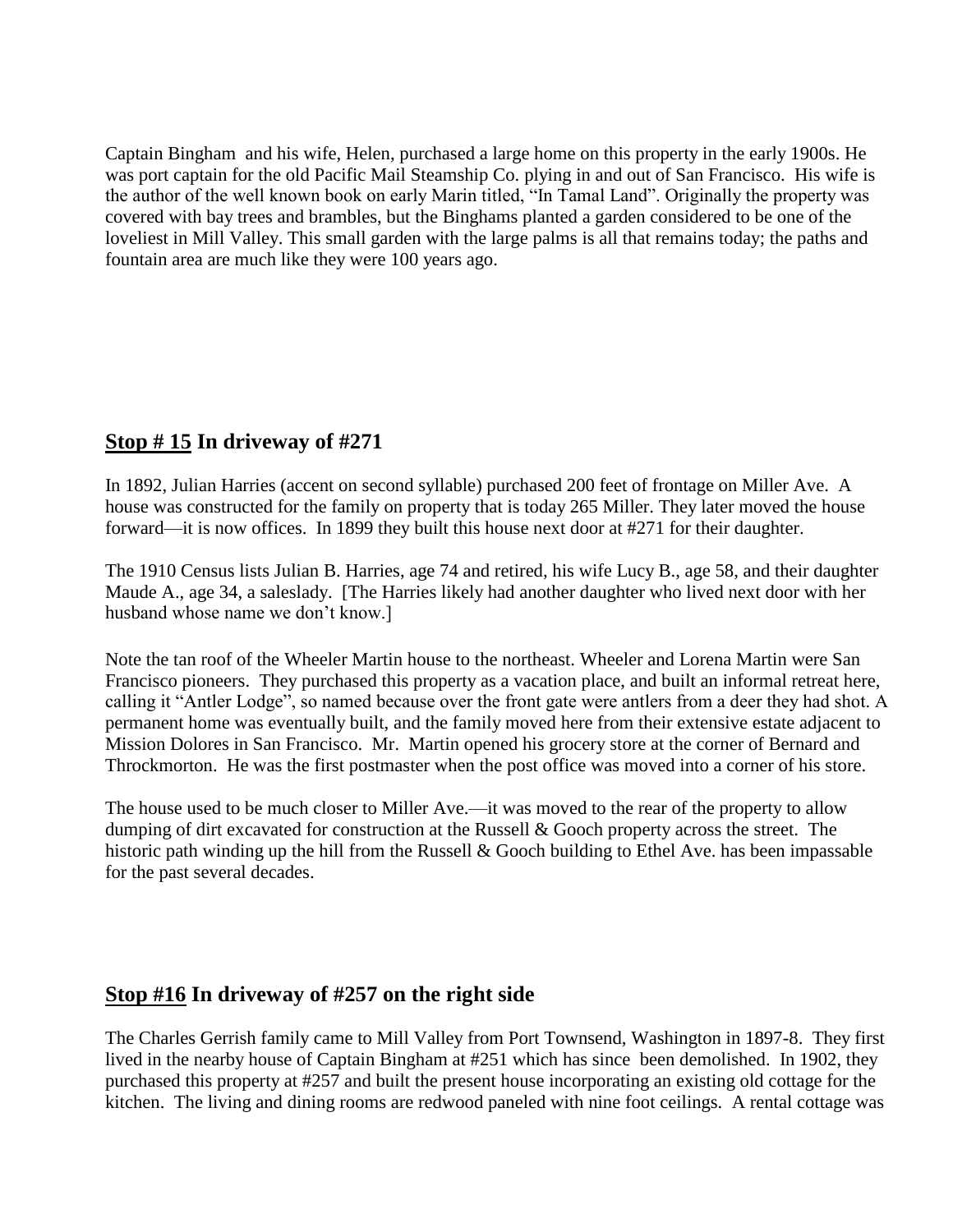built behind the house in 1905. When the main house was damaged in the 1906 earthquake, the family lived in the cottage while repairs were being made.

The 1910 census lists the following occupants of this house on Miller Ave.: Charles M. Gerrish, age 53, born in New Hampshire, a salesman in the grocery business; his wife, Helen, age 50, born in California; two sons: Fulton, age 27, a stock clerk of general merchandise, and Robert, age 21, an electrician who had his shop at the home; and a live-in Japanese servant, Maroa Itano, age 19.

Robert's son and grandson carried on the electrical business with offices and shops behind the house. There are now three living units on the property, which extends all the way back to the creek.

#### **Stop #17 In driveway of #247 to view the side of the house**

Mr. and Mrs. Arthur William Pooley, and their daughters Edith and Eliza had been living for some years in Marin County and wanted their our own home. Mr. Pooley chose Millwood largely because it was an English settlement. Being a native of England, he had many friends among the settlers.

In August 1897, the family moved into a cottage which had been built in the rear of the property. They moved into the main house a few days before Christmas 1897. Harvey Klyce was the builder, He showed the house as a model of his work. Mr. Pooley named it "Home Croft" after the Pooley family home on the Mersey River in England.

The 1910 Census lists three occupants of "Home Croft": Arthur W. Pooley, age 60, a piano tuner, born in England; his wife Anne C. Pooley, age 57, born in New York; and their daughter Edith, age 34, born in South Dakota, a private teacher.

#### **Move to house next door, #239**

#### **Stop #18 In driveway of #239**

Casper Gardner built this house in 1893. It was originally to be a hotel, but plans were changed just before the kitchen was to be installed. "Gardner Villa" is a late Victorian style two-story house with decorated gable ends, scalloped shingles and long double-hung windows.

Casper's parents were Marin pioneers. His father, Peter, came to Marin in 1850. His mother, Cornelia Buckelew, was a child in the tragic 1846 Donner trip west; fortunately, her parents did not take the Donner's fateful Hastings cutoff and arrived safely in California.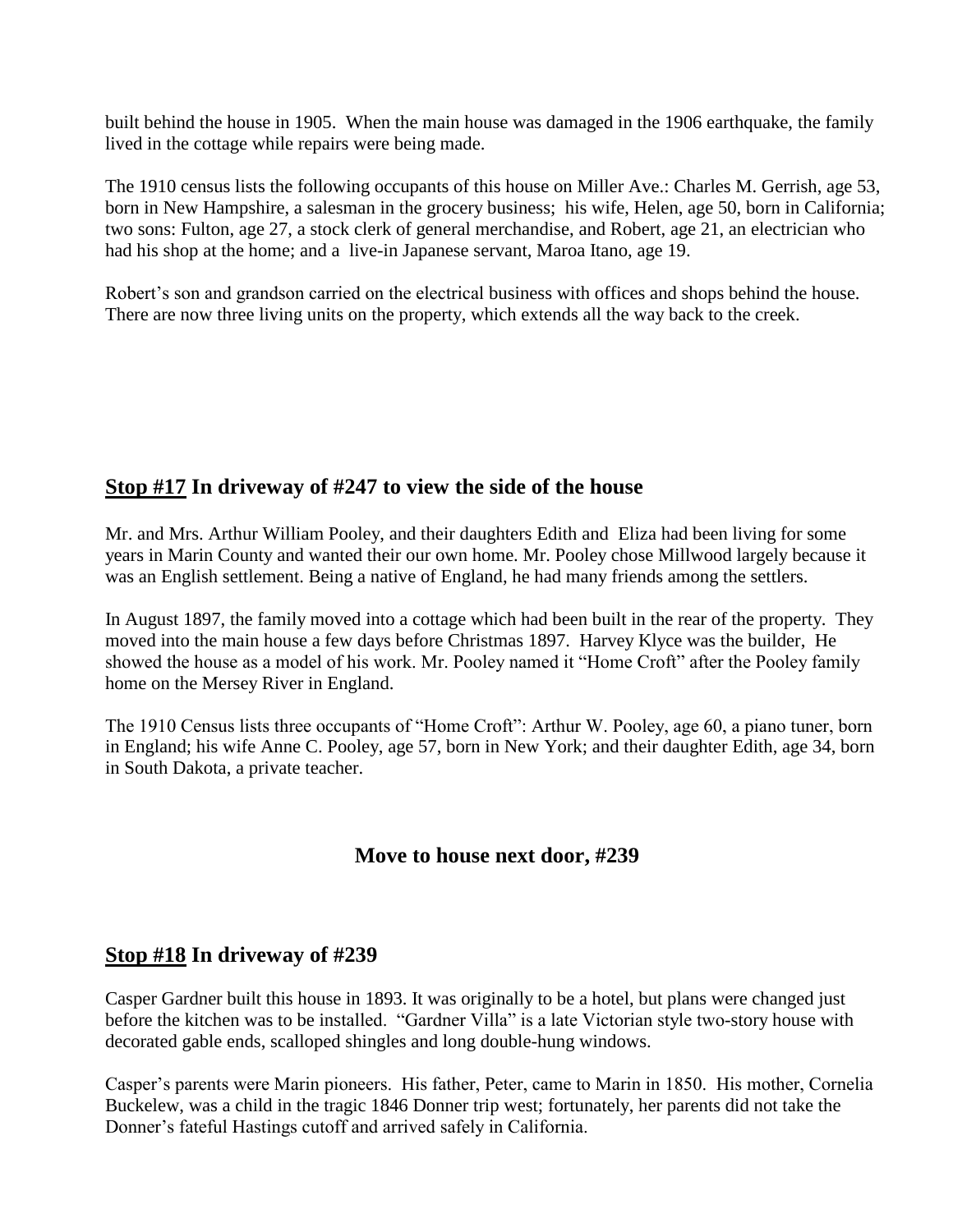Casper was born in Corte Madera in 1862. He became one of Mill Valley's most prominent citizens. He was the nephew of Jacob Gardner, whom we talked about when we discussed "The Maples".

The 1910 census lists only two occupants of this house on Miller Ave.: Casper J. Gardner, 47 years old, and retired. and his wife Louise, 38 years old. He was Mill Valley City Council member and Mayor (1916 – 1920) and Marin County supervisor (1912 to 1932)

Imagine what it must have been like to live in this large house close to the railroad. Before 1900, the noisy, wood burning locomotives belched smoke. The dirt wagon road, Miller Ave., was usually either dusty or muddy and often strewn with horse manure.

#### **Stop #19 On Park Ave. a few steps from Miller**

**Legend.** A Mr. and Mrs. Graham lived in a small cottage where this apartment building stands today. Most every morning and evening, Mr. Graham would be seen walking his cow to and from pasture on grassy lots along Miller Ave., followed by a flock of honking geese. Such was life in Millwood.

Across Park Ave. is the Mackie house at #217 Miller Ave. In the 1890 land auction, James and Emily Mackie acquired the lot which extended from the railroad tracks to the creek. Shortly thereafter, they built the house as well as a cottage in the rear. When James Mackie died in 1913, Emily moved to the cottage and rented the house.

The width of the parcel, originally 139.8 ft., was reduced to 90 ft. in 1906 when a strip of their lot became Park Ave. which was needed to access Park Ave. station from the Tamalpais Park subdivision.

Park Ave station was right around the corner. The wooden platform was 400 ft. long with a gap at Park Ave. A magnificent redwood tree had to be removed to make way for the station. Service began on April 18, 1906, the day of the San Francisco earthquake.

**Newspaper article**. In February 1908, youngsters put a dummy dressed in man's clothes on the tracks near Park Station about 9 PM on a Friday. The engineer did not see it until it was too late and crashed into it. He applied the emergency brakes, bringing his train to sudden stop and almost throwing the passengers from their seats. Several women were frightened almost into hysteria. "Parents should warn their youngsters to turn their talents for practical joking into other directions where frail, and possibly sick women would not be affected by it."

### **Proceed to #189 Miller**

#### **Stop # 20 In driveway of #189 Miller Ave.**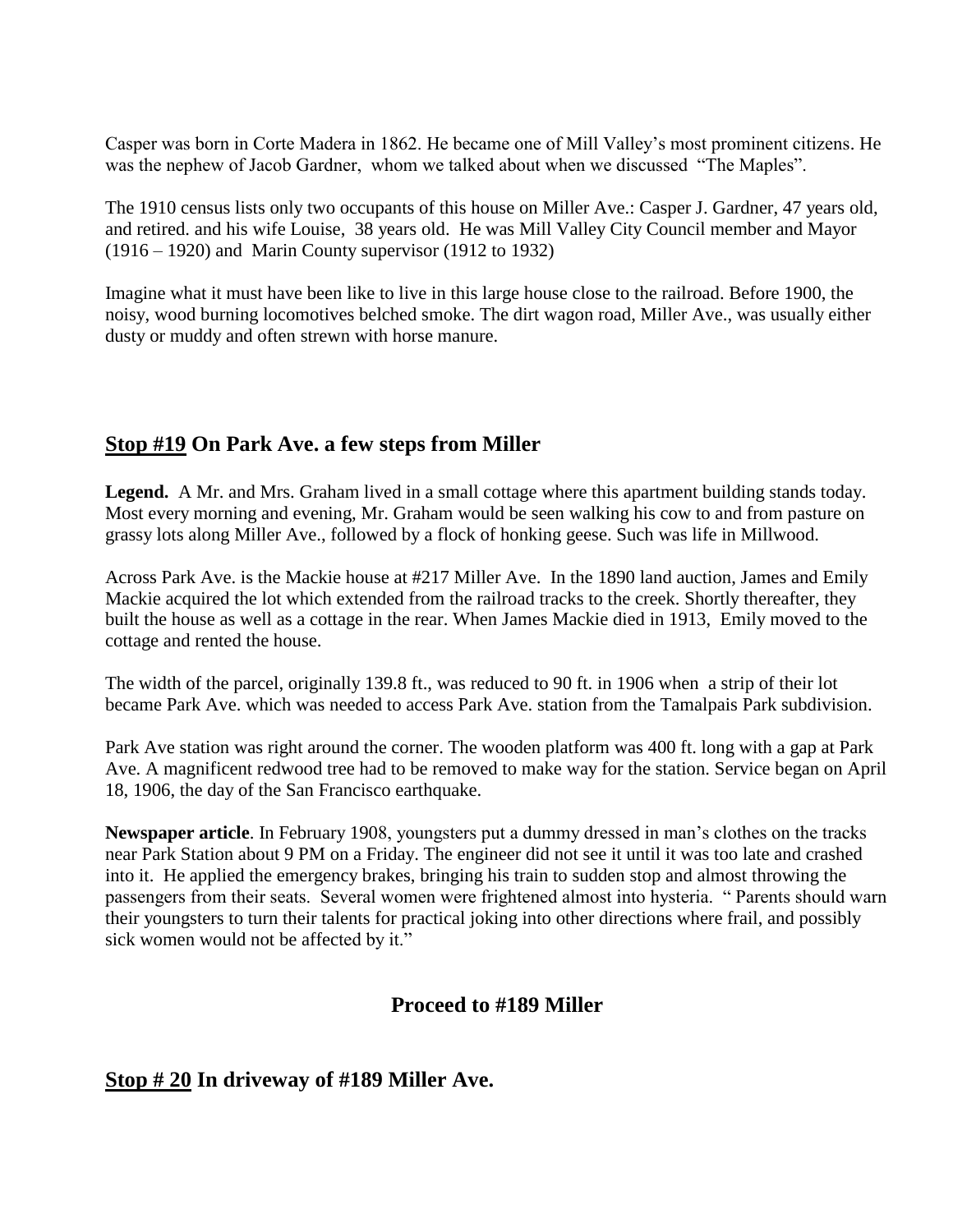This house was designed and built by Harvey Klyce for the McCann family in 1904. When the McCanns purchased the property, there was a log cabin here. It was replaced by this brown shingled house set in mature redwoods and oaks. To the rear of the house was a small building similar to a tiny garage. For many years, railroad employees used it as a place to rest and eat while in Mill Valley.

The 1910 census lists William McCann, age 72, and his wife Elizabeth, age 63 years. They were both born in England. There were no other occupants of this house on Miller Ave.

During the 1920s, Dr. George Landrock operated a maternity hospital here. Children in small towns like Mill Valley were usually born at home. This sort of place was the first step away from the tradition of home births. Today it is a single family home. The McCann's grove of trees has been preserved.

### **Proceed to second driveway of #169 Miller**

#### **Stop #21 In northwest driveway of #169 Miller Ave.**

#### **Review what we have learned about life in Millwood before 1910**

This house was built in 1927 and its history is therefore not discussed in our Walk-Into-History. But its location and remoteness from the noise of Miller Ave. provide a good venue to review what we have learned about life before 1910 in Millwood. Here we also have a good view of the Finn house which we talked about when we were on the other side of the street. This is our last stop in Millwood. All the houses on our tour were built by relatively wealthy people.

If you walked out the front door of one of the houses that we saw on this side of Miller Ave. you would first encounter a wooden sidewalk (concrete after 1903), then a narrow dirt service road and finally the railroad tracks. On the other side of the tracks was a dirt wagon road, Miller Ave. At first, steam engines burned wood. In about 1900 they switched to oil. In 1903 the railroad was electrified. In 1907, a train passed by every 15 minutes from early morning until late at night. Freight trains were less frequent, but they used oil-fired steam engines.

People got around by walking, bicycle, horseback, horse and buggy and train. Streets were not paved, so dust and mud were common inconveniences and was horse manure. A resident could board his horse at a stable in downtown Mill Valley, or he could rent a horse or rent a horse and buggy. We saw only one house on our tour, "The Magnolias" which had a carriage house for horses and buggies. But there likely were others.

Groceries, coal, firewood, kerosene, ice, clothing, and various other supplies were normally delivered in horse drawn wagons. In 1897, after operating a Chinese Wash House, Suey Kee established a business based on home delivery of fresh fruit and vegetables, much of it grown on land he leased in Millwood. He carried the produce in baskets hanging from a yoke across his shoulders.

Train service was excellent, only 50 minutes from Mill Valley to the San Francisco Ferry Building. Commuters would sometimes leave home before sunup and/or return at night. Even after street lights were installed in 1902, they would use lanterns when walking to or from home in the dark. There were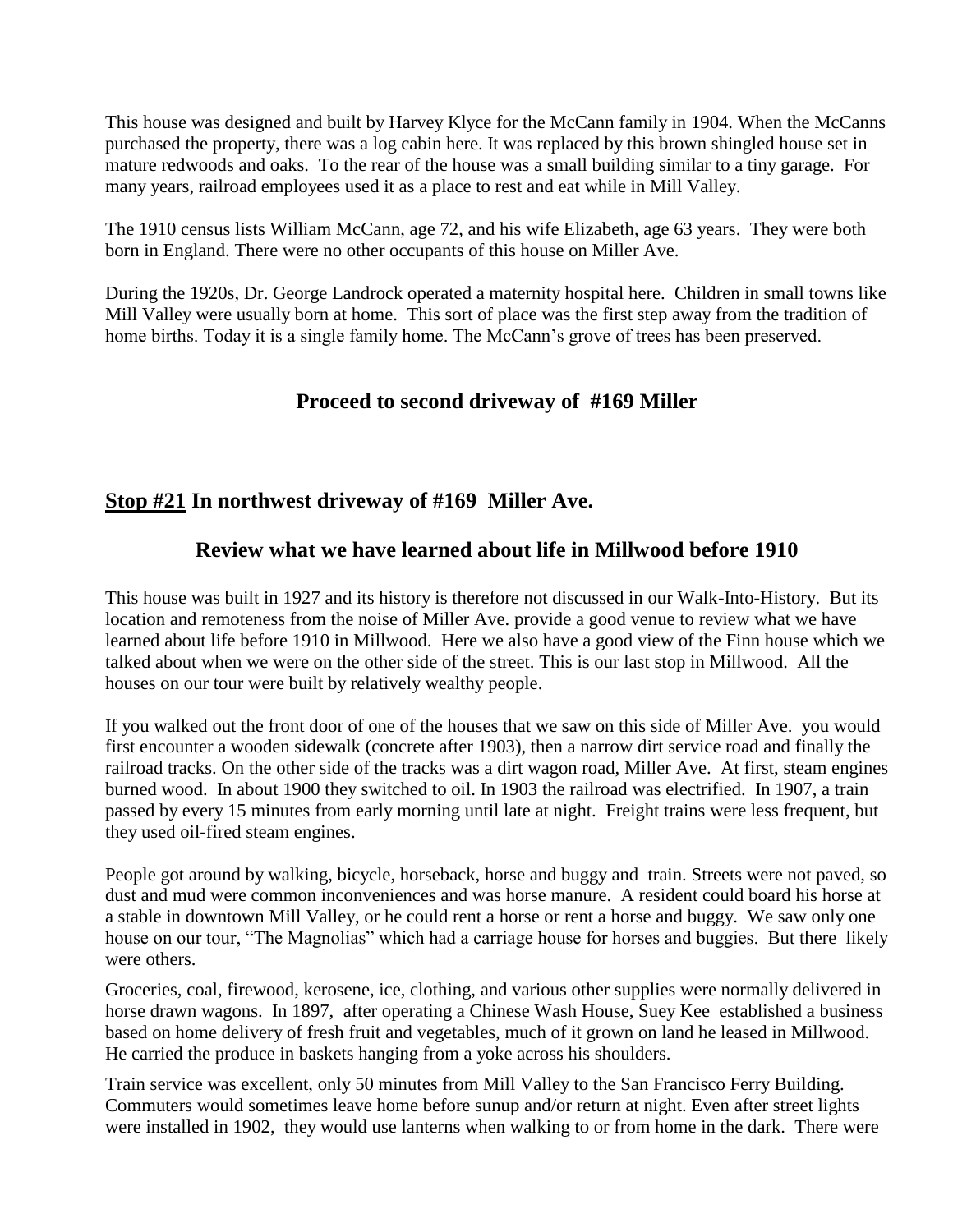pegs at the stations where one could hang up his lantern in the morning and retrieve it at night. Some trains ran directly to Sausalito. Others required a change at Mill Valley Junction.

Shoppers could take the train to Sausalito, a ferry to San Francisco and a street car to the Emporium department store on Market Street. Purchases would often be delivered to their home. The Emporium would send packages by ferry and train to Mill Valley where an agent would receive them, take them to a small warehouse on Throckmorton Ave. and then deliver them by horse drawn wagon to the customer's home.

Utilities except for natural gas were those that we have today: electricity, telephone, city water, and connection to a sewer main. Fuel for heat was wood, coal, oil, and rarely, electricity. Fuel for cooking was wood, coal, kerosene or gasoline. Kitchens had ice boxes.

Our next stop will be in the Sunnyside Tract. We are through with Millwood.

#### **Proceed northwest on Miller, cross creek at Millwood St. Enter Sunnyside Tract (1902)**

Before crossing Millwood St., note the cabinet shop on the left which straddles the creek. It was likely constructed before 1910. According to the present owners, the building housed the production of everything from caskets to casement windows. When they remodeled it, they left in place such historical features as horse hitches and an antiquated pulley-and-belt system that provided power to various tools.

#### **Continue on Presidio Ave. to #41**

#### **Stop #22 At #41 Presidio opposite Mill Valley Lumber Co.**

Probably in 1891, Robert Dollar (1844 – 1932) established the Dollar Lumber Co. at this location. In 1895 he acquired his first vessel to move his lumber from the Pacific Northwest to markets down the coast. In the process he became a San Francisco shipping magnate who entered the lumber trade in Canada. He later became one of Marin's wealthiest citizens; his San Rafael mansion, Falkirk, still stands as a Marin treasure. He also owned Dollar Point at Lake Tahoe and Dollar Ranch, now Rossmoor.

Note that the lumber yard straddles the creek. Map No. 1 shows the railroad line is northeast of the creek in this area. A problem for surveyors of the new branch line was that the irascible Ebenezer Wormouth owned land on the northeast bank of Arroyo Corte Madera near the proposed terminus. Running the line entirely over TL&WC land on the southwest side of the creek would have precluded the planned wagon road (Miller Ave.) into the new town; there was little distance between the creek and rock outcrops on the southwest. But a deal was struck with Wormouth and the line traversed his property. Some of the lumber yard buildings straddle the creek, but the closest building does not—it was a stable for 4 horses.

In 1898, J. H. McInnes bought out the interest and entire stock of the Dollar Lumber Co. By 1905, ownership had passed to The Doherty Company which also owned lumber yards on Evergreen Ave. in Homestead Valley and in Larkspur. In April 1910, Nicholas Yost and Carl Christley took over and named it The Mill Valley Lumber Co. By July 1911, The Mill Valley Lumber Co., owned by Yost and Christley, had purchased the entire stock of The Doherty Co. at this location.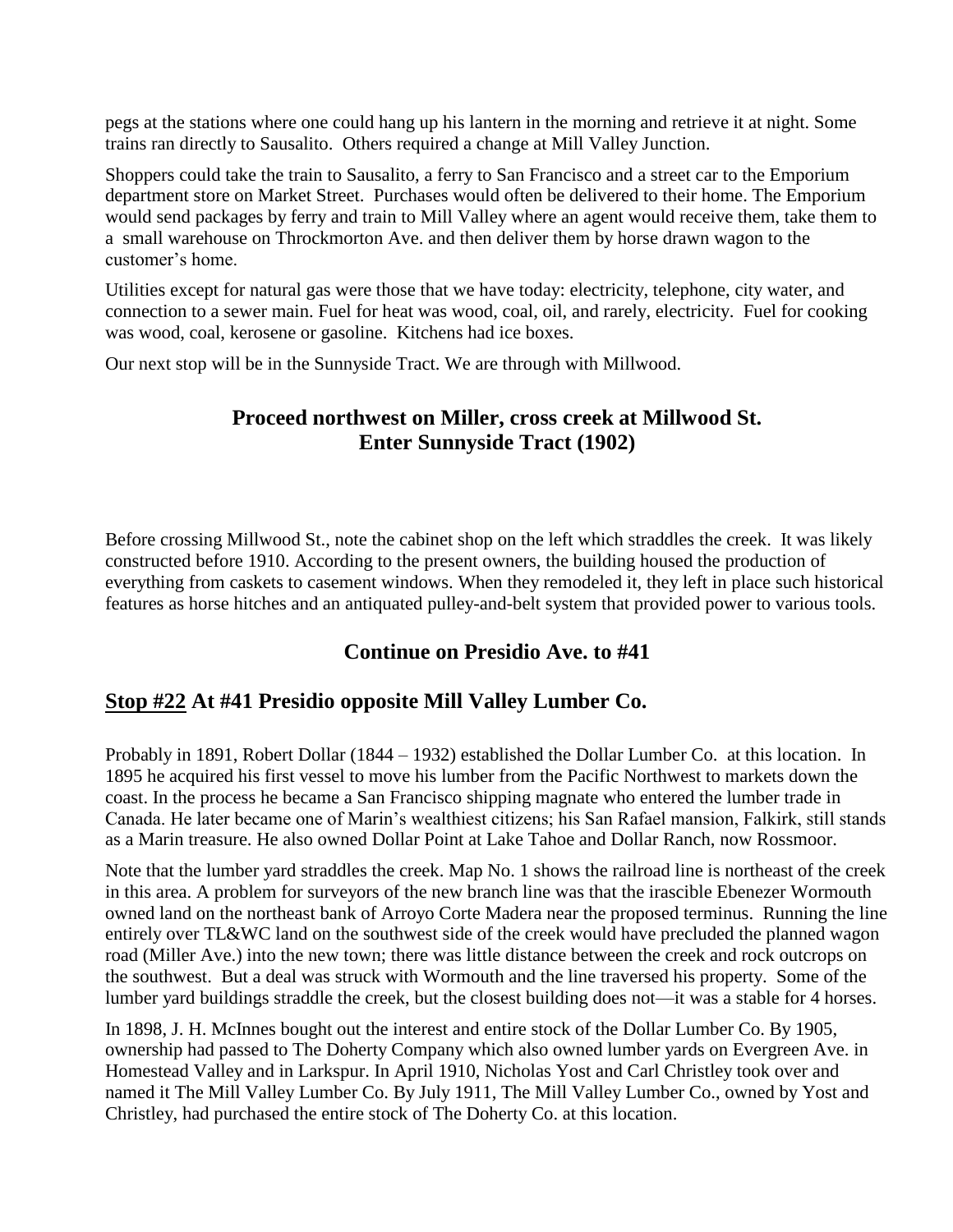Note the historic sign, "RAILROAD EMPLOYEES MUST NOT MOVE ENGINES OR CARS BEYOND THIS POINT". The siding went all the way to the cabinet shop. Although passenger service had ended in 1940, freight service by oil-burning steam locomotives continued until 1955.

#### 1910 Census data:

Earle L. Doherty, age 27, his wife Gertrude, age 25, their daughter, Keville, age 5, and their son William, age 3, lived on Cascade Ave. Earle was a merchant in the lumber business. He was born in Arizona, his wife and kids were born in California.

Nicholas P. Yost, age 55, and his wife Bertha, age 44 , lived on Forrest Ave. He was born in Wisconsin of German parents. He was a merchant in the lumber business. She was born in Minnesota; her parents were born in New York.

Carl E. Christley, age 33, his wife, Bertha, and their daughter, Lois E., lived on Sycamore Ave.. Carl was a partner in a lumber yard. He was born in Indiana, his wife and daughter were born in California.

#### **Proceed on Presidio to the corner of Forrest St.**

#### **Stop #23 At the corner of Presidio and Forrest St.**

In January 1908, J.T. Irish managed The Marin Lumber and Fuel Co. here at the end of Presidio. In April 1909, Carl E. Christley took over and named it The Tamalpais Lumber Co. In May 1910, Christley sold The Tamalpais Lumber Co. to The Doherty Co.. In August 1910 The Doherty Co. established its main office here in this branch yard—its main yard and mill was near Locust Ave..

Point out Vogue Cleaners across Miller Ave. Part of the building dates back to 1903 when Herman Heckman built a mill there. He manufactured doors, windows, cabinets and other products. He also did general carpentry such as house additions and remodeling.

Nicholas P. Yost, born in Wisconsin, was working in North Dakota in the early 1890s when he and his wife moved to Mill Valley where he got into the lumber business. His sister Catherine lived in Wisconsin with her husband, Herman Heckman, who was a carpenter and cabinet maker. Nicholas wrote to Herman about Mill Valley and the great opportunities that awaited him here. In 1903, Herman decided to come out and take a look. He stayed.

In 1903, the TL&WC subdivided Homestead Valley. In 1904 Herman Heckman bought a block of land delineated today by Ethel, Evergreen and Linden Lane. He sent for his wife and eight children who had remained behind in a small town in the middle of Wisconsin. They arrived just in time to see him start construction of their 13 room house on the site of "The Homestead" which Throckmorton had constructed in 1866 as a combination hunting lodge and quarters for his ranch superintendent. In 1900, "The Homestead" had burned down.

The 1910 Census for Homestead Valley lists Herman C. Heckman, age 47, a carpenter, his wife Catherine, Norbert , age 21, a carpenter, Elsie, age 20, a telephone operator, Alice, age 16, Arvin, age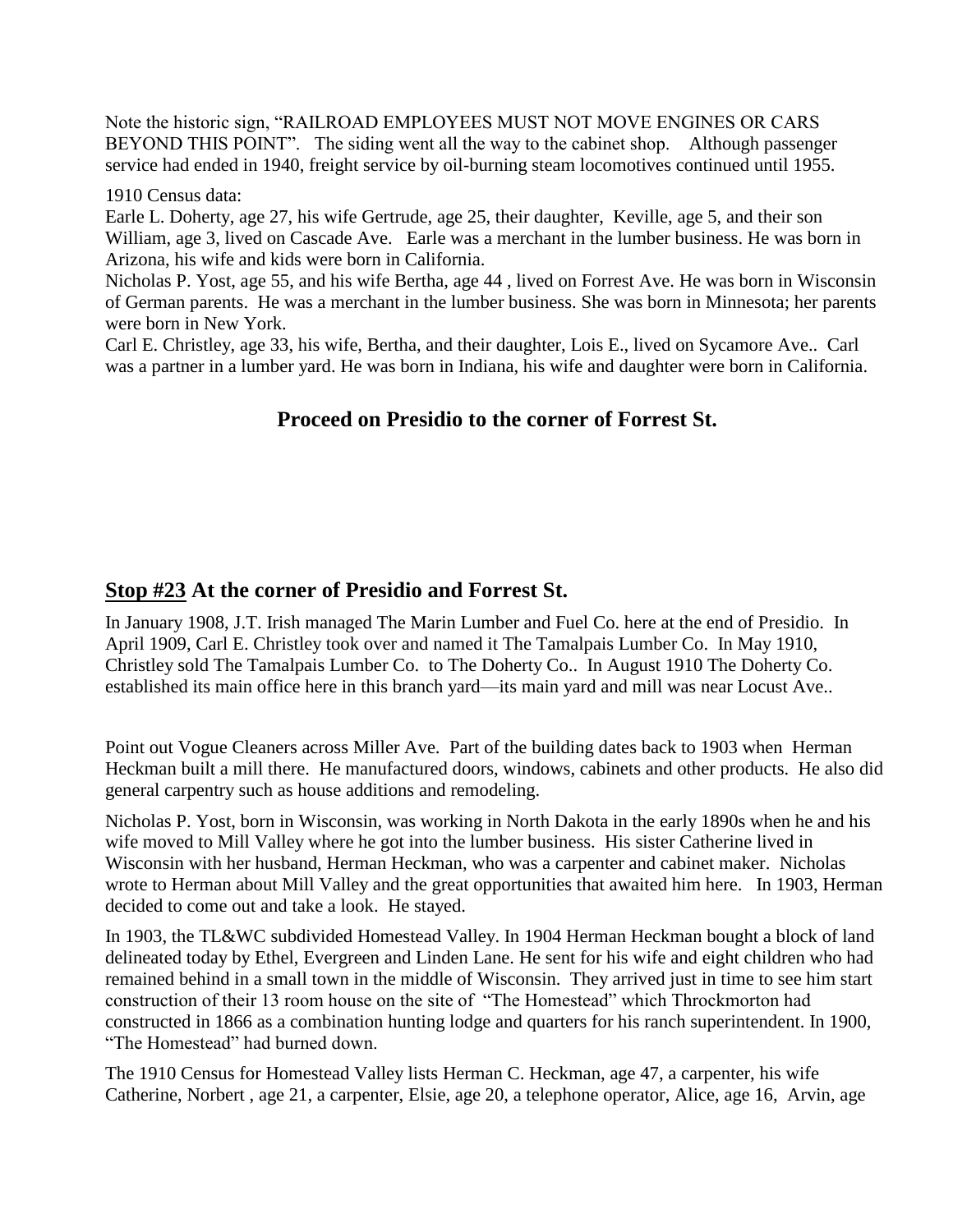14,, Edward, age 6, and a daughter, age 2. All were born in Wisconsin. Herman's and Catherine's parents were born in Germany.

The Heckman house now has four apartments. It is on the corner of Ethel Ave. and Montford Ave. in Homestead Valley.

#### **Proceed on Forrest St. and turn left onto Laurelwood Ave.**

#### **Stop #24 At #24 Laurelwood**

This house was built in 1907 by Dominick Mainini as a small two bedroom cottage.

The 1910 census lists Dominick Mainini, age 30, a laborer in a retail coal establishment, and his wife, Isabel, age 27, their daughter Josephine, age 3, and their daughter Dora, age 2.

Several years later, Rose Bedecarrax lived here for 42 years. Her husband, Al, was employed by the Mill Valley School District as a bus driver. Al's parents, Jean and Josephine Bedecarrax emigrated from the French Pyrenees and started the French Laundry on Miller Ave. near the Depot. They later opened a second French Laundry on the corner of East Blithedale and Hill Street.

#### **Proceed on Laurelwood Ave. to Sunnyside Ave.**

#### **Stop #25 At corner, #12 Sunnyside**

In June 1903, Thomas Henry Bagshaw, his wife Jane Morgan Bagshaw and their children arrived from Cardiff, Wales. After a brief stay with Mr. Bagshaw's brother they moved to this house which they bought from an Italian family named Buetti. Mr. Bagshaw had been a stone mason in Wales. He became a grocer managing Pioneer Grocery for the owner, Wheeler Martin. Later on the Bagshaws owned and operated Sunset Grocery in the Keystone building.

The 1910 census lists the following occupants of this house: Thomas H. Bagshaw, age 40 , a wagon driver for a Laundry, his wife Jane, age 34, Thomas F., age 11, Samuel, age 8, Sydney, age 6, and John, age 3. All were born in England except the two youngest sons who were born in California..

### **Stop #26 At corner opposite #15 Sunnyside**

In 1903, Charles Thoney, a fireman for the City of San Francisco Fire Department, bought this lot in the Sunnyside Tract. He built a platform for a tent on it. He, his wife and children used it as a vacation spot. He began to construct a two story dwelling on the lot while still commuting to his job in the city. The property was recorded on Feb. 29, 1904, but it was not until April 1906 after the earthquake, that the family moved permanently to Mill Valley.

Three wells were dug to supply water for the family: eight boys and one girl. Charles Thoney worked as a fireman for the Mill Valley Fire Department. Three of the boys later became employees of the Mt. Tam & Muir Woods Railway, performing the jobs of engineer, brakeman, conductor and driver of the